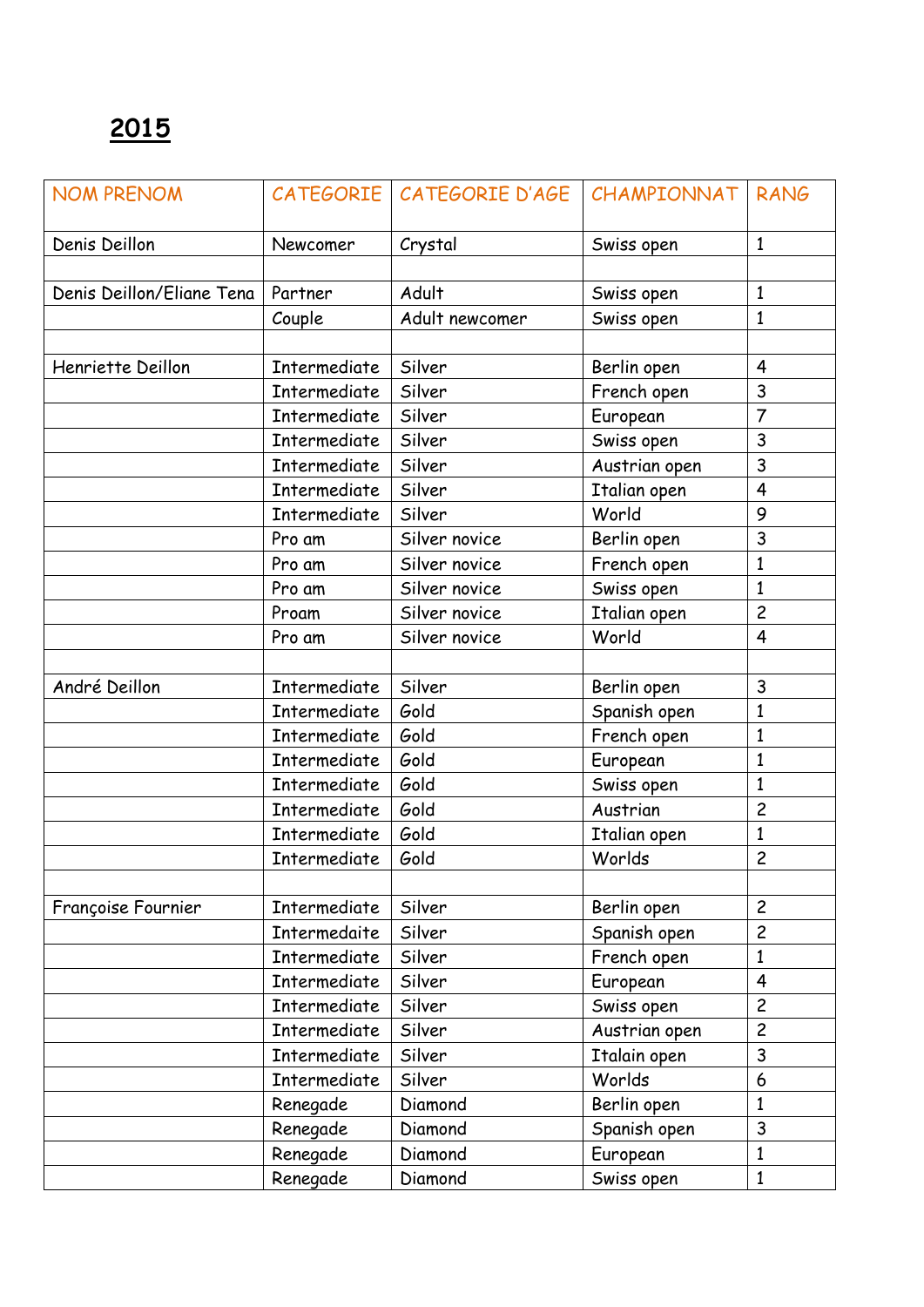|                                    | Renegade            | Diamond          | Austrian open | $\overline{c}$ |
|------------------------------------|---------------------|------------------|---------------|----------------|
|                                    | Renedade            | Diamond          | Italian open  | $\mathbf{1}$   |
|                                    | Renegade            | Diamond          | Worlds        | $\overline{c}$ |
|                                    |                     |                  |               |                |
| Françoise                          | Couple              | Silver novice    | Berlin open   | $\overline{c}$ |
| Fournier/André Deillon             |                     |                  |               |                |
|                                    |                     |                  |               |                |
|                                    | Couple              | Silver novice    | Spanish open  | $\mathbf{1}$   |
|                                    | Couple              | Silver novice    | French open   | 1              |
|                                    | Couple              | Silver novice    | European      | $\mathbf{1}$   |
|                                    | Couple              | Silver novice    | Swiss open    | $\mathbf{1}$   |
|                                    | Couple              | Silver novice    | Austrian open | $\mathbf{1}$   |
|                                    | Couple              | Silver novice    | Italian open  | $\mathbf{1}$   |
|                                    | Couple              | Silver novice    | Worlds        | $\mathbf{1}$   |
|                                    |                     |                  |               |                |
| Mireille Donzallaz                 | Novice              | Crystal          | Spanish open  | $\overline{c}$ |
|                                    | Novice              | Crystal          | German summer | 3              |
|                                    | Novice              | Crystal          | Swiss open    | 3              |
|                                    | Novice              | Crystal          | Italian open  | 5              |
|                                    | Novice              | Crystal          | Worlds        | $\overline{7}$ |
|                                    | Proam               | Crystal newcomer | Spanish open  | $\mathbf{1}$   |
|                                    | Proam               | Crystal newcomer | German summer | $\mathbf{1}$   |
|                                    | Proam               | Crystal newcomer | Swiss open    | $\mathbf{1}$   |
|                                    | Pro am              | Crystal newcomer | Italian open  | 3              |
|                                    | Pro am              | Crystal newcomer | Worlds        | 1              |
|                                    |                     |                  |               |                |
| Jacqueline Monnard                 | Social              | Silver           | Spanish open  | $\mathbf{1}$   |
|                                    | Social              | Silver           | French open   | $\overline{c}$ |
|                                    | Social              | Silver           | European      | 1              |
|                                    | Social              | Silver           | Swiss open    | $\overline{4}$ |
|                                    | Social              | Silver           | Austrian open | $\overline{4}$ |
|                                    | Social              | Silver           | Italian open  | 3              |
|                                    | Social              | Silver           | Worlds        | $\mathbf{1}$   |
|                                    |                     |                  |               |                |
| Chantal Voruz                      | <b>Intermediate</b> | Crystal          | French open   | $\overline{c}$ |
|                                    | Intermediate        | Crystal          | Swiss open    | 3              |
|                                    |                     |                  |               |                |
| <b>Marcel Steiner</b>              | Newcomer            | Gold             | Swiss open    | $\mathbf{1}$   |
|                                    | Newcomer            | Gold             | Worlds        | $\overline{4}$ |
|                                    |                     |                  |               |                |
| Claude Rolaz/Jacqueline<br>Monnard | Partner             | Silver           | Swiss open    | $\mathbf{1}$   |
|                                    |                     |                  |               |                |
|                                    |                     |                  |               |                |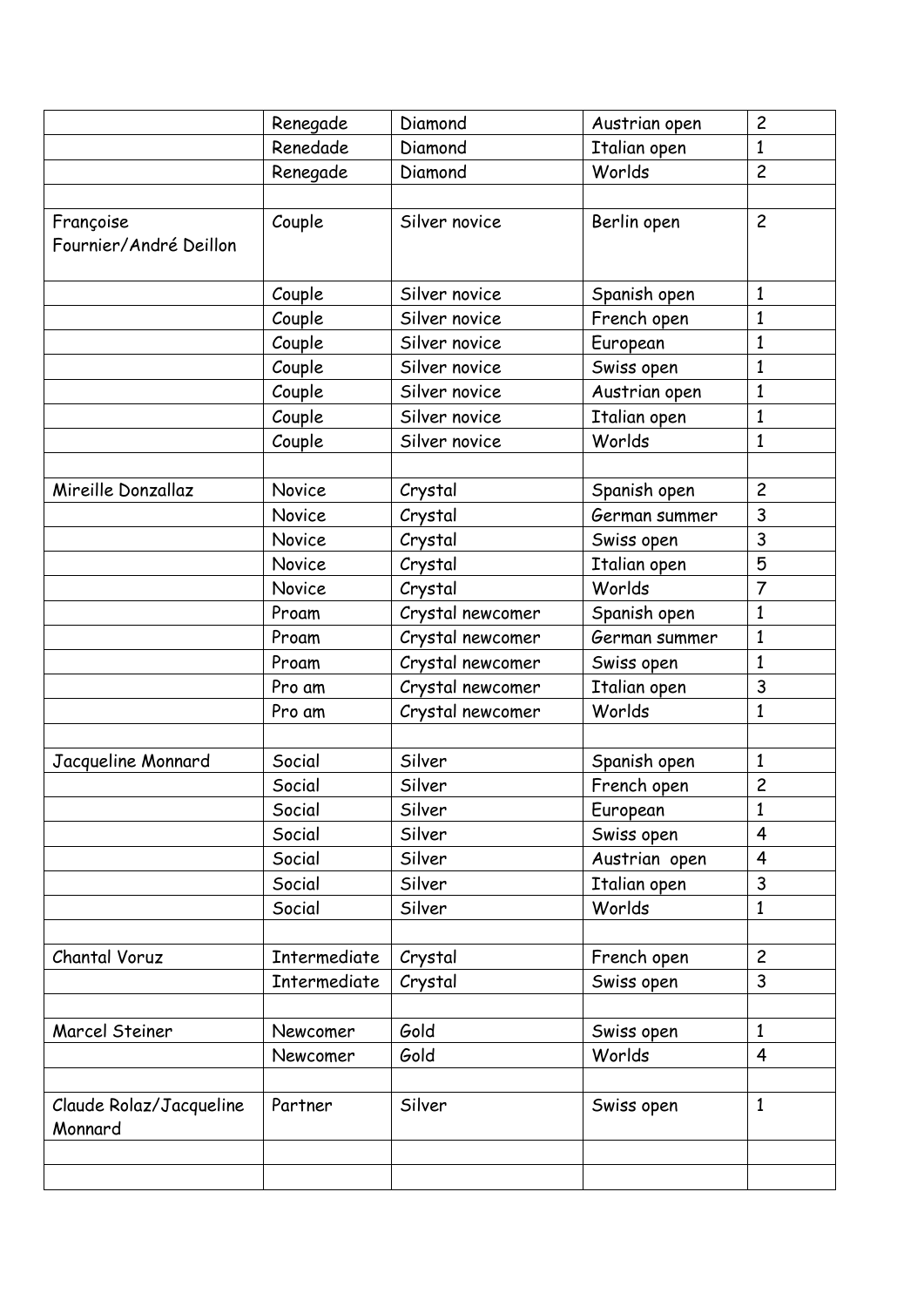| Henriette Deillon/Marcel<br>Steiner | Partner             | Silver             | Italian open  | $\mathbf{1}$            |
|-------------------------------------|---------------------|--------------------|---------------|-------------------------|
|                                     | Partner             | Silver             | Worlds        | $\overline{c}$          |
|                                     |                     |                    |               |                         |
| Sonia Meylan/Marcel<br>Steiner      | Partner             | Diamond            | Swiss open    | $\mathbf{1}$            |
|                                     |                     |                    |               |                         |
| David Dey                           | Social              | Diamond            | Swiss open    | $\mathbf{1}$            |
|                                     |                     |                    |               |                         |
| Marianne Favre                      | Intermediate        | Silver             | Spanish open  | 3                       |
|                                     | Intermediate        | Silver             | Swiss open    | 4                       |
|                                     | Intermediate        | Silver             | Italian open  | 5                       |
|                                     | Intermediate        | Silver             | Worlds        | 9                       |
|                                     |                     |                    |               |                         |
| Céline fickentscher                 | Novice              | Crystal            | Swiss open    | $\overline{c}$          |
|                                     |                     |                    |               |                         |
| Sylvie Favre                        | Intermediate        | Adult              | Spanish open  | 3                       |
|                                     | <b>Intermediate</b> | Adult              | German summer | 6                       |
|                                     | <b>Intermediate</b> | Adult              | Swiss open    | 5                       |
|                                     | Intermediate        | Adult              | Italian open  | 6                       |
|                                     | Intermediate        | Adult              | Worlds        | 9                       |
|                                     | Chorégraphie        | Country new/novice | Swiss open    | $\mathbf{1}$            |
|                                     | Chorégraphie        | Country new/nov    | Swiss open    | 3                       |
|                                     | Chorégraphie        | Country new/nov    | Italian open  | $\overline{\mathbf{4}}$ |
|                                     | Chorégrapie         | Country new/nov    | Italian open  | 5                       |
|                                     | Chorégraphie        | Country new/nov    | Worlds        | 3                       |
|                                     | Chorégraphie        | Country new/nov    | Worlds        | 6                       |
|                                     | Pro am              | Adult novice       | Spanish open  | 4                       |
|                                     | Pro am              | Adult novice       | German summer | 6                       |
|                                     | Pro am              | Adult novice       | Swiss open    | $\overline{c}$          |
|                                     | Pro am              | Adult novice       | Italian open  | 5                       |
|                                     | Pro am              | Adult novice       | Wolds         | 6                       |
|                                     | Renegade            | Adult              | Italian open  | $\overline{4}$          |
|                                     |                     |                    |               |                         |
| Fransico Pardal                     | Novice              | Silver             | Swiss open    | $\overline{c}$          |
|                                     |                     |                    |               |                         |
| Sonia Meylan                        | Social              | Diamond            | Swiss open    | $\overline{c}$          |
|                                     |                     |                    |               |                         |
| Céline Meylan                       | Newcomer            | Teen               | Swiss open    | 5                       |
|                                     | Moderne             | Teen basic         | Swiss open    | 3                       |
|                                     |                     |                    |               |                         |
| Alison Meylan                       | Newcomer            | Adult              | Swiss open    | 6                       |
|                                     | Moderne             | Teen basic         | Swiss open    | $\overline{\mathbf{4}}$ |
|                                     |                     |                    |               |                         |